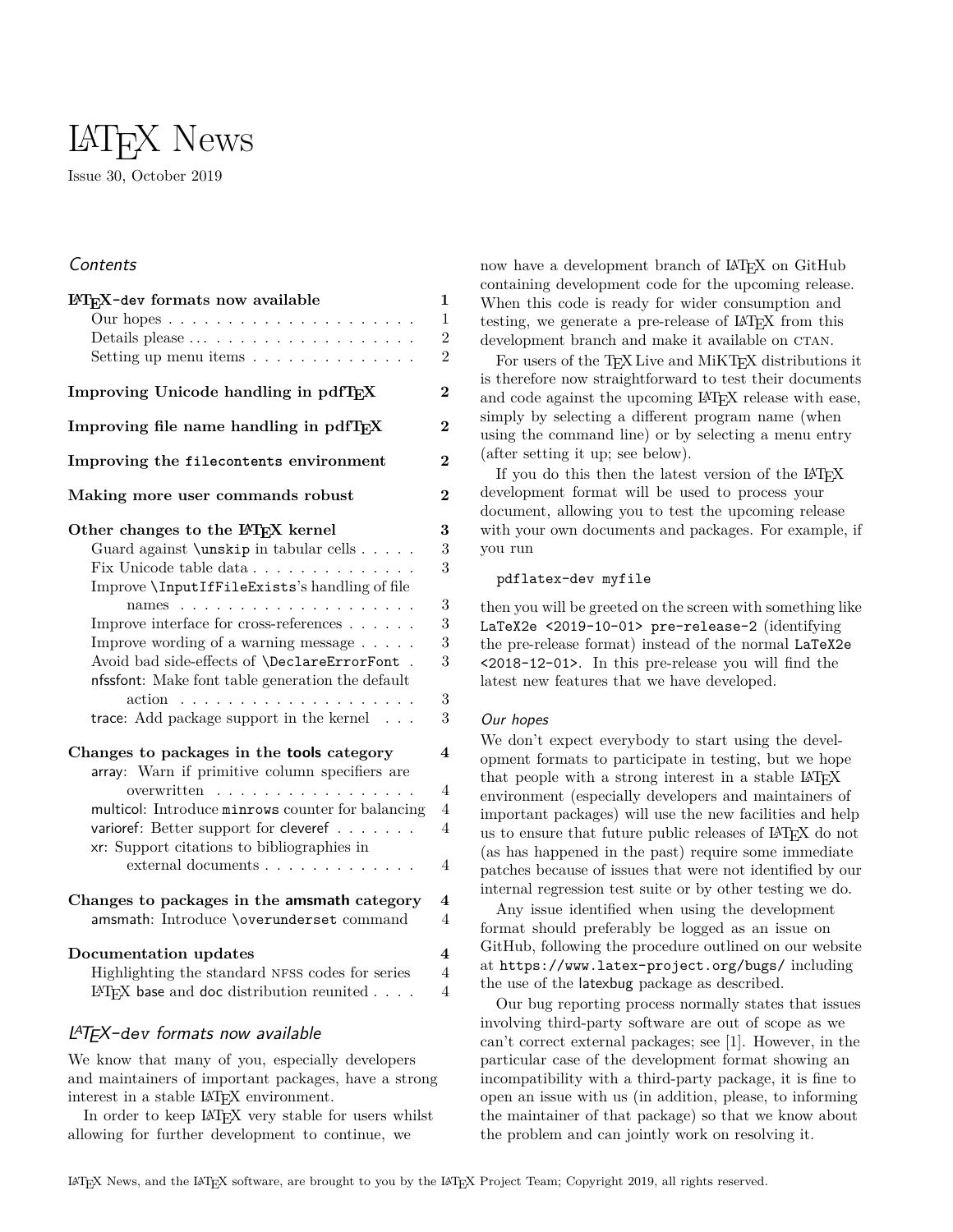## <span id="page-1-0"></span>Details please ...

More details and some background information about the concepts and the process are available in an upcoming TUGboat article: "The LATEX release workflow and the  $IAT$ <sub>F</sub>X dev formats" [\[2\]](#page-3-11).

## <span id="page-1-1"></span>Setting up menu items

While the command line call works out of the box if you have a recent TEX Live or MiKTEX installation, its use within an integrated editing environment doesn't at this point in time (maybe the developers of these editors will include it in the future). However, it is normally fairly simple to enable it as most (or even all?) of them provide simple ways to call your own setup. How this works in detail depends very much on the environment you use, so we can't give much help here.

But as an example: to provide an additional menu entry for XeLaTeX-dev on a MacBook all that is necessary is to copy the file XeLaTeX.engine to XeLaTeX-dev.engine and change the call from xelatex to xelatex-dev inside.

# <span id="page-1-2"></span>Improving Unicode handling in pdfT $\cancel{\equiv}$ X

Perhaps the most important improvement in this release is even better support for UTF-8 characters when using  $pdfTrX.<sup>1</sup>$  $pdfTrX.<sup>1</sup>$  $pdfTrX.<sup>1</sup>$ 

When using a "Unicode engine", any Unicode character (that is not acting as a command, i.e., is not "active") can be used as part of the \label/\ref mechanism or can be displayed in a message or written to a file. In 8-bit engines, however, this was severely restricted: essentially you had to limit yourself to using ascii letters, digits and a few punctuation symbols. With the new release, most of these restrictions have been removed and you now can write labels such as

# \label{eq:größer}

or use accented characters, etc., as part of a \typeout message. The only requirement remaining is that only those UTF-8 characters that are also available for typesetting can be used, i.e., only those characters for which adequate font support is loaded. Otherwise you will get an error message stating that the particular Unicode character is not set up for use with LAT<sub>EX</sub>.

Note, however, that the restrictions on what characters can be used in the names of commands have not changed.

What is not possible when using an 8-bit engine such as pdfT<sub>F</sub>X is to use characters other than ASCII letters as part of a command name. This is due to the fact that all other characters in such engines are not single character tokens, but in fact consist of a sequence of bytes and this is not supported in command names.

# <span id="page-1-3"></span>Improving file name handling in pdfT $\cancel{F}X$

A related change is that file names used as part of \input, \includegraphics, etc., commands can now contain any Unicode characters allowed by the file system in use, including spaces. In this case, even characters that can't be typeset (due to lack of font support) can be used.

## <span id="page-1-4"></span>Improving the filecontents environment

The filecontents environment now supports an optional argument in which you can specify that it is allowed to overwrite an already existing file; by default nothing is written if a file with the given name exists anywhere in the search tree. An alternative name for this option is force. Even then the environment will refuse to write to \jobname.tex to avoid clobbering its own input file. However, if you use a different extension on your input file you could still overwrite it (there is no way to test for that).

There is also an option nosearch, which specifies that only the current directory is examined for an existing file, not the whole T<sub>E</sub>X inputs tree. This is useful if you want to write a local copy of a standard system file. Finally, noheader prevents writing a preamble to the file (this is the same as using the star form of the environment).

Another change is that this environment is now allowed anywhere in the document, which means it provides everything (and more) of what the now obsolete filecontents package provided.

## <span id="page-1-5"></span>Making more user commands robust

In the early days of LATEX many commands were fragile, i.e., they needed \protect in front of them when used in places such as section headings and other "moving arguments", etc. In  $\text{LATEX} 2_{\epsilon}$  many of these commands were made robust, but still a fairly large number remained unnecessarily fragile.

In this release of LATEX we have now made a lot more commands robust. There is a very small collection of commands that must stay fragile because their expansion (maybe partially) at just the right time is critical. Yet others are unlikely to ever be needed in a "moving argument".

Doing this for \begin and \end was rather tricky as the standard mechanism with \DeclareRobustCommand doesn't work here, at least not for \end as that needs to expand during typesetting without generating a \relax (from the \protect). Such a token would start a new row in table environments, such as tabular, etc. Furthermore, some packages try to look into the definition of \end by expanding it several times. Thus expansion with \expandafter had to produce exactly the same result as before. But in the end we overcame

<span id="page-1-6"></span><sup>&</sup>lt;sup>1</sup>The Japanese engines e-pT<sub>E</sub>X and e-upT<sub>E</sub>X can't use these features yet as they don't support the primitive \ifincsname. Work is under way to resolve this in the engines.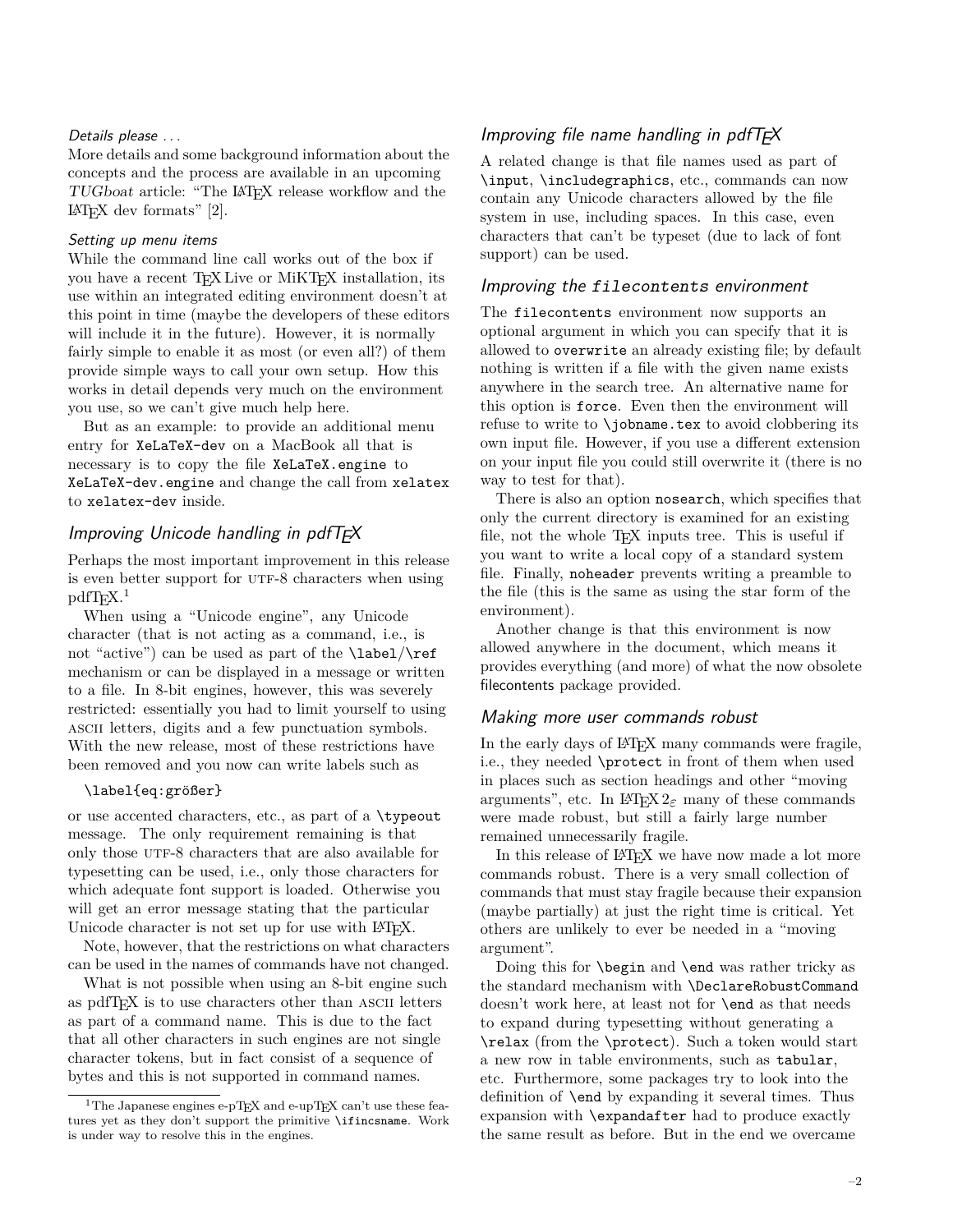that hurdle too, so now environments are automatically robust if used in places like headings or \typeout and so forth.

What hasn't been tackled yet is the redefinitions in amsmath: this package redefines a number of basic math constructs that are now robust, so that they become fragile again once the package is loaded. This area will be addressed in a followup release. [\(github issue 123\)](https://github.com/latex3/latex2e/issues/123)

# <span id="page-2-0"></span>Other changes to the LAT<sub>E</sub>X kernel

#### <span id="page-2-1"></span>Guard against \unskip in tabular cells

If a tabular or array cell started with a command that started with an \unskip then centering the column broke because the stretching glue on the left got removed. The fix for this was to add a minuscule, and hence unnoticeable, additional space after the stretching space: removing this extra space causes no problems.

This change was also applied in the array package.

[\(github issue 102\)](https://github.com/latex3/latex2e/issues/102)

## <span id="page-2-2"></span>Fix Unicode table data

U+012F which is "i with ogonek" produced a "dotless i with ogonek" by mistake. This has been corrected.

[\(github issue 122\)](https://github.com/latex3/latex2e/issues/122)

The Unicode slots 27E8 and 27E9 have been mapped to \textlangle and \textrangle which is the recommended mapping. In the past they raised a  $\text{LATEX error.}$  [\(github issue 110\)](https://github.com/latex3/latex2e/issues/110)

When doing cut-and-paste from other documents or websites, f-ligatures and others ligatures might end up as single Unicode characters in your file. In the past those got rejected by LATEX. We now define those Unicode slots and map them back to the sequence of individual characters constituting the ligature. If supported by the current font (which is normally the case) they are then reconstructed as ligatures and thus get typeset as desired. Otherwise they will come out as individual characters which is still better than an error message. [\(github issue 154\)](https://github.com/latex3/latex2e/issues/154)

# <span id="page-2-3"></span>Improve \InputIfFileExists's handling of file names In rare circumstances it was possible that \InputIfFileExists would work incorrectly, e.g., a construction such as

#### \InputIfFileExists{foo}{\input{bar}}{}

would not load the files foo.tex and bar.tex but would load bar.tex twice. This has been corrected.

[\(github issue 109\)](https://github.com/latex3/latex2e/issues/109)

# <span id="page-2-4"></span>Improve interface for cross-references

The packages fncylab and varioref provided a slightly improved definition of \refstepcounter which allowed the internal \p@.. commands to receive the counter value as an argument, instead of acting as a simple

prefix. This supports more complex formatting of the value in the reference.

These packages also provided the command \labelformat to help in the specification of such formatting in an easy way. For example, \labelformat{equation}{eq.~(#1)} specifies that references to equations automatically come out as "eq.  $(5)$ " or similar. As such a **\labelformat** declaration means a \ref command can no longer be successfully used at the start of a sentence, the packages also provided \Ref for such scenarios.

Both of these commands, \labelformat and \Ref, are now removed from the packages and instead made available in the kernel so there is no need to load additional packages.

#### <span id="page-2-5"></span>Improve wording of a warning message

The kernel now says "Trying to load ..." instead of "Try loading . . . " in one of its informal messages to match style of similar messages. [\(github issue 107\)](https://github.com/latex3/latex2e/issues/107)

## <span id="page-2-6"></span>Avoid bad side-effects of \DeclareErrorFont

As a side effect of setting up the error font for NFSS, this declaration also changed the current font size back to 10pt. In most circumstances that doesn't matter, because that declaration was meant to be used only during the format generation and not during a LAT<sub>EX</sub> run. However, it has turned out to be used by some developers in other places (incorrectly in fact: e.g., inside some .fd files) where resetting the size causes havoc seemingly at random. The command has now changed to not produce such side effects.

#### [\(gnats issue latex/4399\)](https://www.latex-project.org/cgi-bin/ltxbugs2html?pr=latex%2F4399)

<span id="page-2-7"></span>nfssfont: Make font table generation the default action With the small file nfssfont.tex it is possible to produce font tables and other font tests in the style set up by Don Knuth. In nearly all cases a font table is wanted, so this action has been made the default. Now one can simply hit enter instead of having to write \table\bye.

#### <span id="page-2-8"></span>trace: Add package support in the kernel

The trace package implements the commands \traceon and \traceoff that work like \tracingall but skip certain code blocks that produce a lot of tracing output. This is useful when debugging, to suppress uninteresting tracing from, for example, loading a font. Code blocks that should not be traced need to be surrounded by the commands \conditionally@traceoff and \conditionally@traceon.

The LATEX kernel now provides dummy definitions for these two commands so that package writers can use them in their packages regardless of trace being loaded or not.